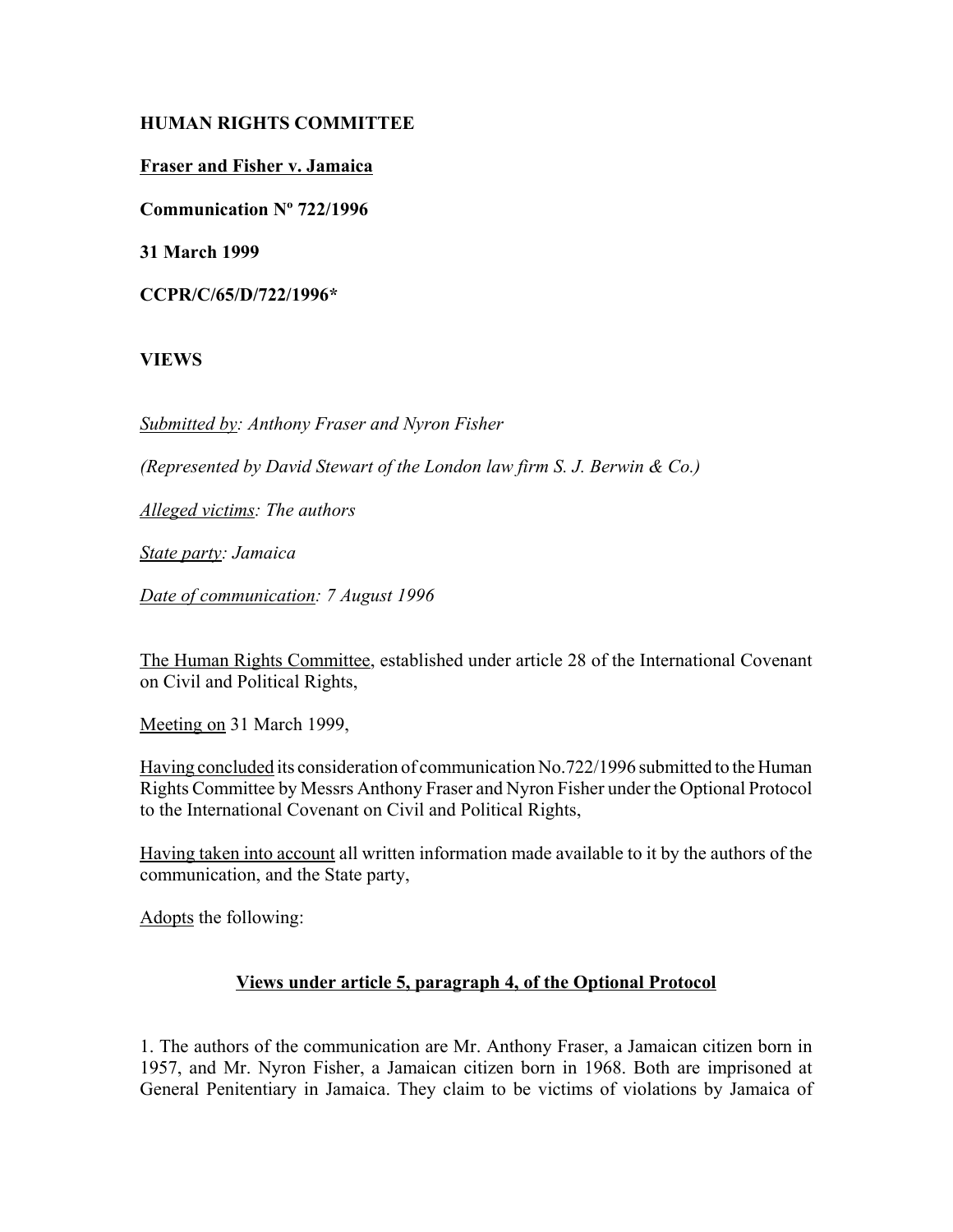articles 7, 10 and 14, paragraphs 1 and 3 (b and d), of the International Covenant on Civil and Political Rights. They are represented by David Stewart of the London law firm S. J. Berwin & Co. In 1995, the authors' convictions were classified as non-capital pursuant to the Offenses Against the Person (Amendment) Act 1992, and their death sentences were commuted to life imprisonment with a non-parole period of 7 years.

### The facts as submitted by the authors

2.1 The authors were convicted of the murder of one Rahalia Buchanan and sentenced to death on 19 December 1989 by the St. Thomas Circuit Court, Jamaica. Their appeal was dismissed on 18 May 1992 by the Court of Appeal. On 31 October 1994, their petitions for Special Leave to Appeal to the Privy Council were refused. It is contended by counsel that a constitutional remedy is not available in practice. Counsel submits therefore that all domestic remedies have been exhausted for purposes of article 5, paragraph 2(b), of the Optional Protocol.

2.2 Mr. Buchanan, a resident of New York but a former inhabitant of Jamaica, was murdered in the small village of Airy Castle in Jamaica on the night of 4 October 1988. The prosecution alleged that the deceased was killed during a lynching in which he, inter alia, was chopped with machetes. The prosecution's case relied on visual identification evidence of three eye witnesses, Ms. Thermutis McPherson, Mr. Harold Deans and Ms. Loretta Reid. The latter did not testify at the trial, but her deposition from the preliminary hearing was admitted into evidence and read to the court. All of these witnesses placed Mr. Fisher on the scene of the crime, and two of them claimed to have seen him chopping the deceased with a machete. Only one witness, Mr. Deans, claimed to have seen Mr. Fraser and alleged that also he had chopped the deceased with a machete. The authors were tried alongside five other defendants, of which four were acquitted.

### The complaint

3.1 The authors claim to be victims of a violation of article 14, paragraph 1, submitting that because of the poor quality of and the inconsistencies in the prosecution's evidence, it could not warrant a conviction. It is stated that the lighting around the scene of the murder was weak as there was no electricity after hurricante Gilbert had hit the island just before. The only light came from two "bottle torches". It is also stated that the scene of the murder was extremely confused. Furthermore, counsel states that Annette Small, another witness, attested that Ms. McPherson was an accomplice to the murder, that she ran to fetch salt to rub into the deceased's wounds, and refused to fetch him water to drink. It is stated that the testimony of Annette Small contradicts that of Ms. McPherson who held that this was done by Mr. Fisher. Counsel claims that also the witness Mr. Deans was partial, as he bore a personal grudge to Mr. Fraser and because he himself had been arrested and detained for 10 days in connection with the same murder and therefore "had an interest in casting blame on others". Furthermore, counsel makes reference to an episode in Mr. Deans' testimony in which, as opposed to what he had held at the preliminary hearing, he claimed that he had seen the authors attacking the deceased *before* he entered a nearby shop, and not after. Counsel also points out the "irreconcilable inconsistency" between Ms. McPherson's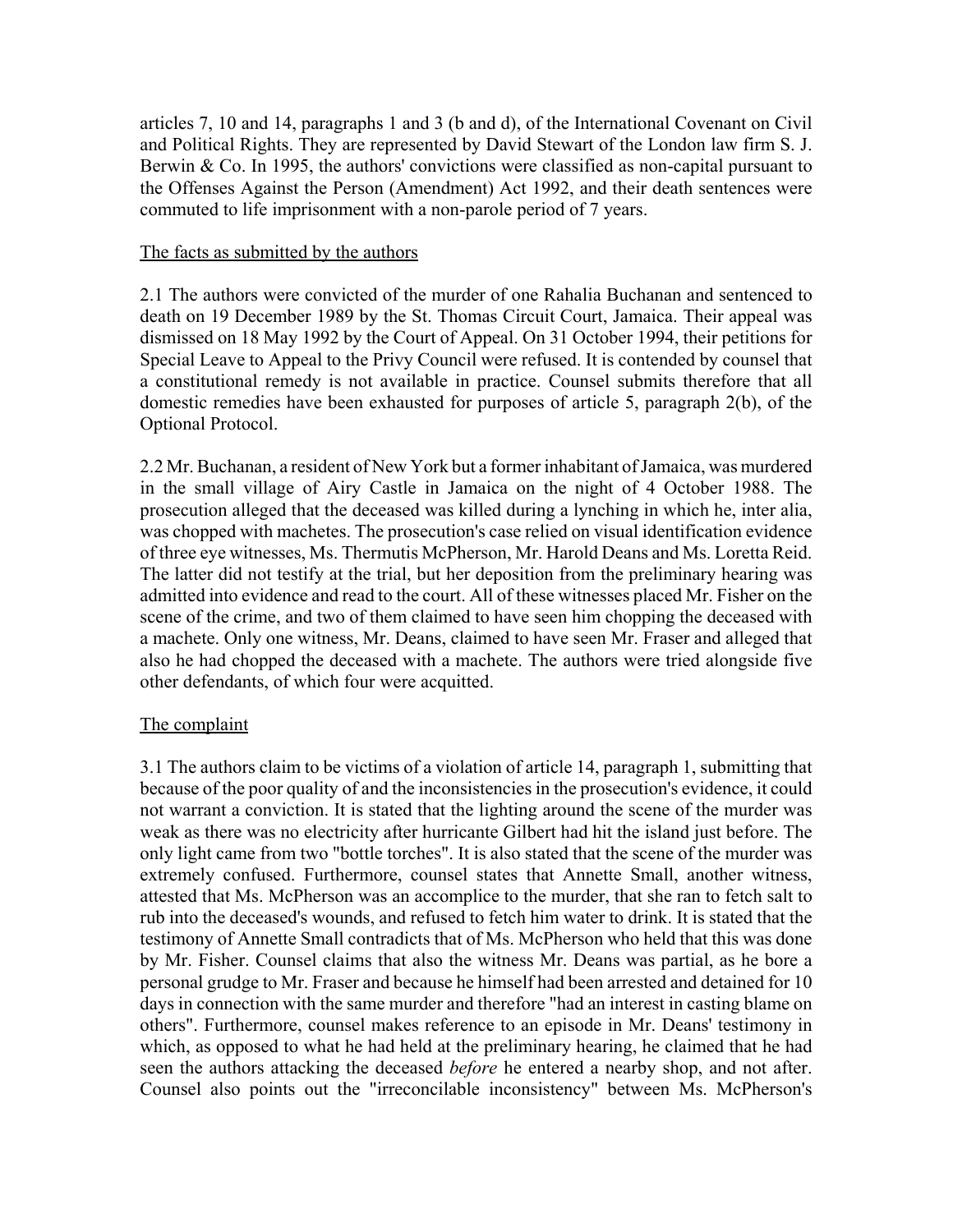testimony and that of Mr. Deans, as only the latter placed Mr. Fraser on the scene of the crime.

3.2 The authors also claim that their right to a fair trial, as provided for in article 14, was violated because the trial judge's instructions to the jury were inadequate. In particular, it is stated that the jury were not duly warned to treat the testimonies of Ms. McPherson and Mr. Deans with caution, considering that both witnesses were possible accomplices, and that the latter's evidence was also uncorroborated.

3.3 The authors allege to be victims of a violation of article 14 on the ground that defence counsel at the trial were denied access to Mr. Deans' police statement, despite requests both to the prosecution and the trial judge. It is submitted that the police statement was essential for the defence of Mr. Fraser, in particular, and Mr. Fisher because it would have exposed Mr. Deans' partiality in the proceedings as he both bore a grudge against Mr. Fraser and had been arrested in connection with the same case himself.

3.4 Mr. Fraser also claims to be a victim of a violation of article 14, paragraph 3(b) and (d), on the ground that he was inadequately represented by his counsel, as they were given at most one hour to consult prior to the trial.

3.5 Mr. Fisher claims to be have been beaten by the police on 7 October 1988, the day of his arrest. He claims that he was hit with a crowbar and that he coughed up blood. He purports to have notified both his counsel for the trial and the judge, and states that despite numerous complaints to the authorities, he has still not received any medical attention. It is submitted that this constitutes a breach of articles 7 and 10, paragraph 1.

### The State party's submission and counsel's comments

4.1 In its submission of 4 February 1997, in keeping with its "desire to have the examination of the communication expedited", the State party offers its comments on the merits.

4.2 The State party submits that all the issues identified relate to facts and evidence given at the trial, and makes reference to the Committee's jurisprudence where it has held that these are matters best left to an appellate court, as they in this case were to the Court of Appeal. In these circumstances, the State party asserts that this communication is not one which should be dealt with by the Committee.

5.1 In his note of 18 March 1997, counsel agrees to a combined examination of the admissibility and the merits of the communication. With regard to the admissibility and merits, counsel merely refutes the State party's assertion that the communication is not one which should be dealt with by the Committee.

### Issues and proceedings before the Committee

6.1 Before considering any claims contained in a communication, the Human Rights Committee must, in accordance with article 87 of its rules of procedure, decide whether or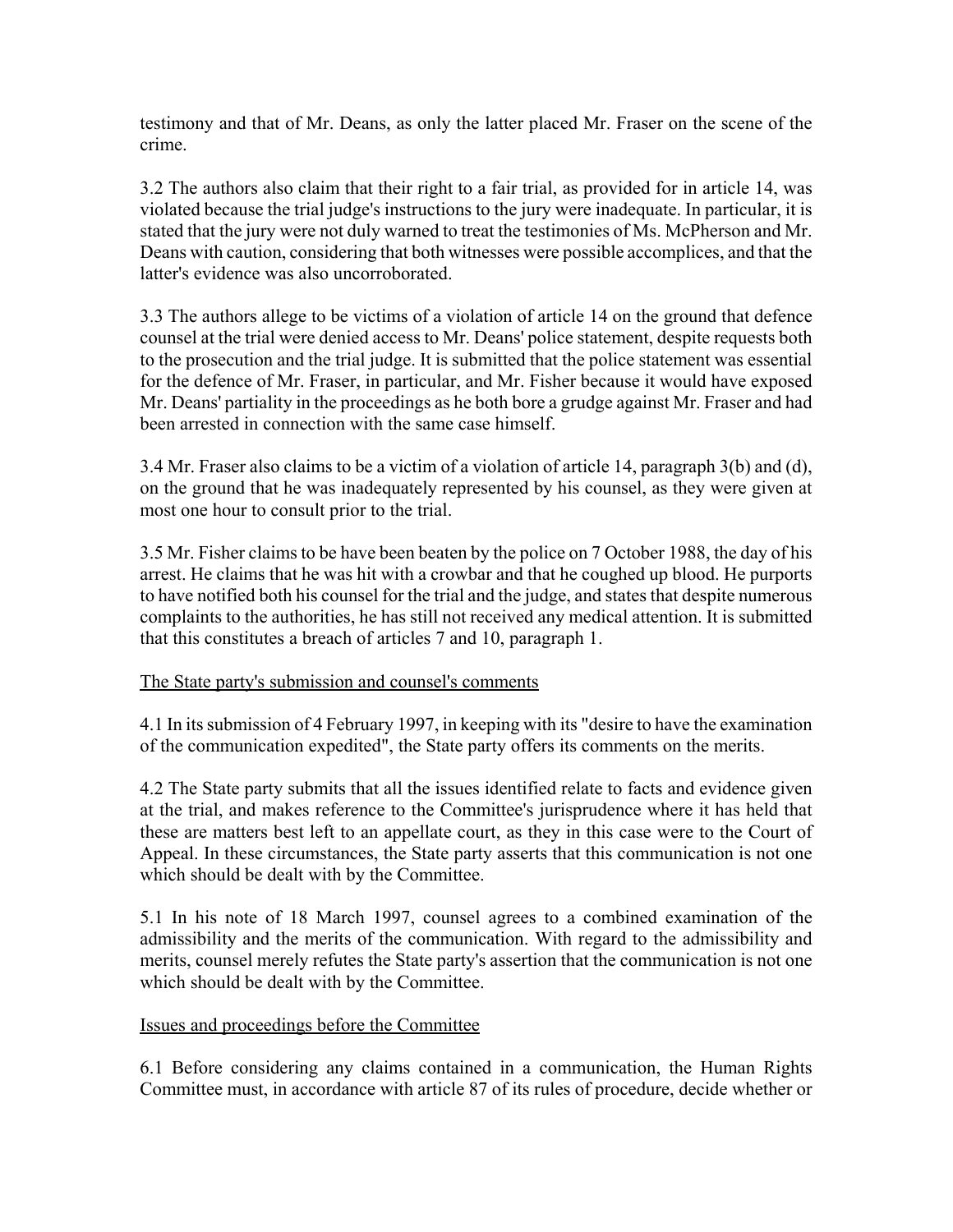not it is admissible under the Optional Protocol to the Covenant.

6.2 The Committee notes that the State party in its submission, in order to expedite the examination, has addressed the merits of the communication. This enables the Committee to consider both the admissibility and merits of the case at this stage, pursuant to rule 94, paragraph 1, of the rules of procedure. However, pursuant to rule 94, paragraph 2, of the rules of procedure, the Committee shall not decide on the merits of a communication without having considered the applicability of any of the grounds of admissibility referred to in the Optional Protocol.

6.3 With regard to the alleged violation of article 14 on the ground that the identification evidence contained serious inconsistencies and that the convictions therefore were wrongful, the Committee reiterates that while article 14 guarantees the right to a fair trial, it is generally for the domestic courts to review the facts and evidence in a particular case. The Committee can, when considering alleged breaches of article 14 in this regard, solely examine whether the conviction was arbitrary or amounted to a denial of justice. However, the material before the Committee and the author's allegations do not show that the courts' evaluation of the evidence suffered from any such defects. Accordingly, this part of the communication is inadmissible as the authors have failed to forward a claim within the meaning of article 2 of the Optional Protocol.

6.4 Similarly, it is for the appellate courts of States parties to review whether the judge's instructions to the jury and the conduct of the trial were in compliance with domestic law. With regard to the alleged violations of article 14 on the ground of improper instructions from the trial judge, the Committee can therefore merely examine whether the judge's instructions to the jury were arbitrary or amounted to a denial of justice, or if the judge manifestly violated his obligation of impartiality. However, the material before the Committee and the author's allegations do not show that the trial judge's instructions or the conduct of the trial suffered from any such defects either. Accordingly, also this part of the communication is inadmissible as the authors have failed to forward a claim within the meaning of article 2 of the Optional Protocol.

6.5 Mr. Fraser has claimed that he was not afforded sufficient time with his legal aid lawyer to prepare for his trial, and that the quality of his defence therefore suffered. In this context, the Committee reiterates its jurisprudence that where a capital sentence may be pronounced on the accused, it is axiomatic that sufficient time must be granted to the accused and his counsel to prepare the defence, but that the State party cannot be held accountable for lack of preparation or alleged errors made by defence lawyers unless it has denied the author and his counsel time to prepare the defence or it should have been manifest to the court that the lawyer's conduct was incompatible with the interests of justice. Since there is nothing in the material before the Committee which suggests either that the author and his counsel were denied opportunity to prepare adequately or that the lawyer's conduct was incompatible with the interests of justice, the Committee holds that also this part of the communication is inadmissible as the author has failed to forward a claim within the meaning of article 2 of the Optional Protocol.